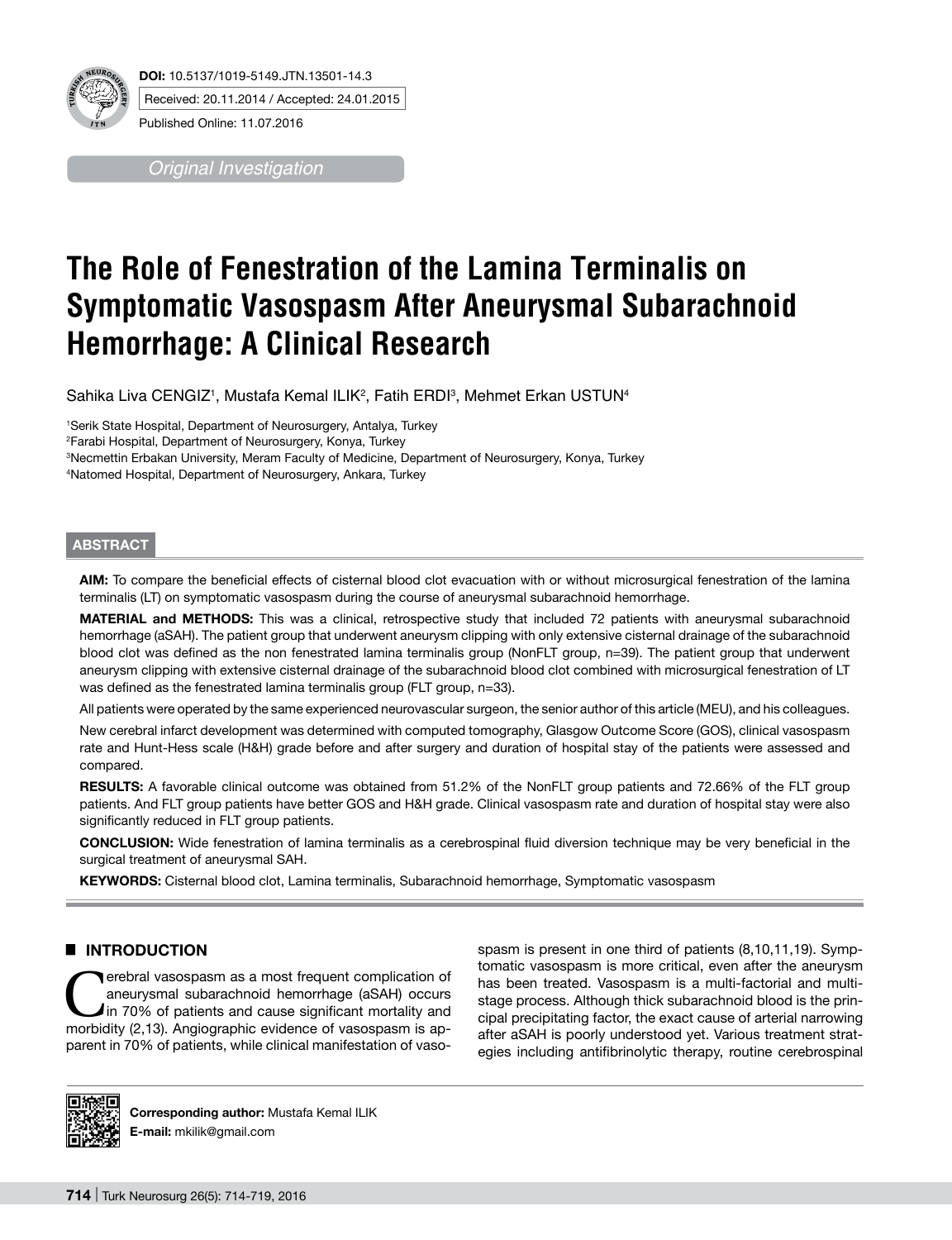fluid (CSF) diversion, intraoperative hypothermia, neuroprotective drugs, intraoperative angiography and decompressive hemicraniectomy have been used for the treatment of this severe complication but none of them were found highly effective (15). Different CSF diversion techniques include ventricular or spinal drains and lamina terminalis (LT) fenestration have been used for prevention and treatment of clinical vasospasm (15). In this retrospective study we observe the possible beneficial effects of wide (at least 1cm) LT fenestration in our surgically treated high grade aSAH patients.

# █ **materıal and METHODS**

## **Study Description**

This is a clinical retrospective study which based on the medical records of 72 consecutive patients with aSAH admitted to Konya Necmettin Erbakan University, Meram Faculty of Medicine between January 2005 and January 2012.

All patients were operated within the acute phase of aSAH (within 3 days) and underwent clipping of ruptured aneurysm by a single experienced vascular neurosurgeon, senior author (MEU) and his colleagues as other authors.

The patients were divided into two groups. The patient group that underwent aneurysm clipping with only extensive cisternal drainage of the subarachnoid blood clot was defined as the Non fenestrated lamina terminalis group (NonFLT group, n=39). The patient group that underwent aneurysm clipping with extensive cisternal drainage of the subarachnoid blood clot combined with microsurgical fenestration of LT was defined as the Fenestrated lamina terminalis group (FLT group, n=33).

## **Diagnosis of SAH**

The diagnosis of SAH was established on the basis of admission computed tomography (CT) scans. All patients had positive CT scans and none of them underwent lumbar puncture for diagnosis or CSF analyse. Before surgery all patients underwent cerebral angiography with or without CT angiography. CT angiography was performed to detect the relation of aneurysm with bony structures.

## **SAH Grading**

Clinical condition of the patients at admission was recorded by using the Hunt and Hess (H&H) SAH grading scale (1). CT scans of the patients at admission were recorded and graded by using Fisher scale (22).

## **Surgical Method**

During surgery, the carotid and optic cisterns were widely opened in both groups. Cleaning of the blood clot from ipsilateral sylvian fissure and carotid cistern was performed. Gyrus rectus resection was not routinely performed and reserved for aneurysms which we could not completely expose after a routine approach to the anterior communicating artery complex.

In the NonFLT group, drainage of CSF by suction and meticulous cisternal cleaning of the subarachnoid clot to the maximum extent was performed before clipping. In the FLT group, after opening the carotid and optic cisterns, dissection is further continued along the ipsilateral optic nerve, followed by gentle retraction of the ipsilateral frontal lobe to reach the lamina terminalis. At least 1 cm longitudinal incision along the midline avascular zone of the LT was performed with a no:11 scalpel blade after protection of the adjacent important neurovascular structures. Patency of the perforation was verified by a significant outpouring of CSF (1). This was followed by opening of Liliequist membrane and clot removal from the interpeduncular cistern. A Gelfoam® pledget soaked with a solution of 3% papaverine was placed over the clipped aneurysm at least 30 minutes before surgical closure of anatomical layers in both groups.

## **Exclusion Criteria**

Exclusion criteria were determined as: Patients had low Fisher grade (Fisher grade 1-2). The patients had SAH due to traumatic origin or other reasons such as arteriovenous malformation or hematological and coagulation disorders.

#### **Inclusion Criteria**

Patients suffering SAH due to a ruptured aneurysm and developing symptoms of vasospasm after surgery were considered for inclusion in our study. Symptomatic vasospasm was defined as: New onset of focal neurological deficiency or impairment in the cognitive functions after exclusion of other probable reason of deterioration such as rebleeding, hydrocephalus, surgery related complications, brain edema, electrolyte imbalance, infection, or convulsion (6). Because the rates of post-SAH cerebral vasospasm largely relate to the amount of blood in the subarachnoid spaces, patients with Fisher ≥3 who are at particular risk were included in the study.

All patients underwent early surgery within 72 hours. Among 72 patients the coexistence of hydrocephalus with cerebral vasospasm was not detected at admission. Clinical factors such as demographic variables; age, sex, social history, alcohol or cigarette consumption, previous medical history (diabetes mellitus, hypertension, cardiac disturbance, cerebrovascular stroke or headache), clinical and laboratory properties at onset symptoms on SAH, mean arterial pressure on admission, were recorded (Table I). The rate of clinical vasospasm was established by the number of patients who developed symptomatic vasospasm after surgical intervention divided by the total number of patients (4). Admission and all follow-up CT scans were independently evaluated by a study neurosurgeon for the amount and location of blood, and the presence of infarction. Angiographic findings and results were also recorded. Evidence of arterial spasm by angiography was generally used to support the diagnosis of cerebral vasospasm but not in all patients.

The localization of the ruptured aneurysm was evaluated by same neurosurgeon in all patients. After the surgery, standard medical management was used, including administration of nimodipine, volume expansion, and maintenance of optimal general hemodynamic and medical status. In patients whom cerebral vasospasm developed, hypertensive-hypervolemic therapy (HHT) to preserve systolic blood pressure at >200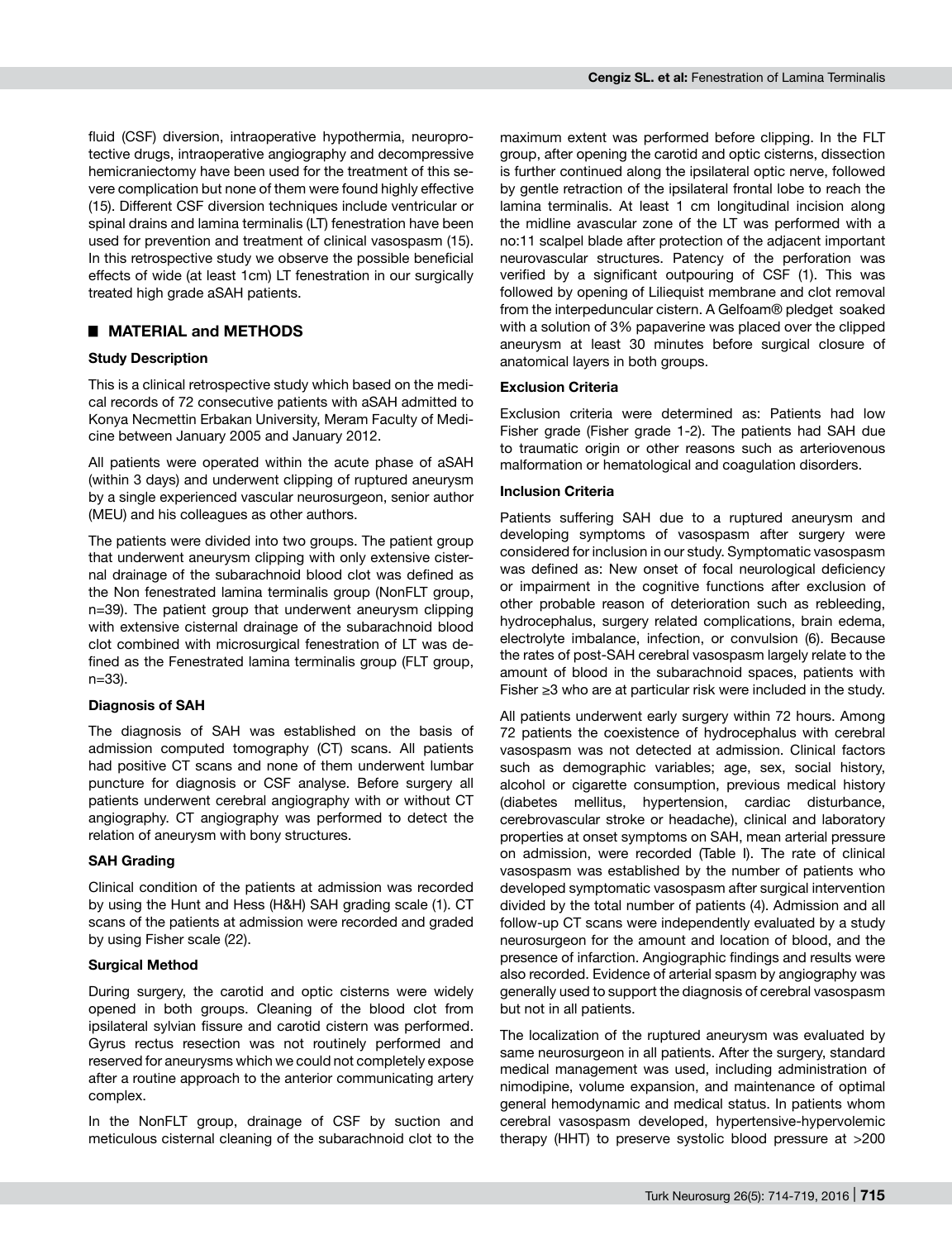mm Hg was used as described (24). When significant clinical symptoms continued notwithstanding HHT, CT angiography was performed for further investigation.

# █ **STATISTICAL ANALYSIS**

The Student t-test (parametric), Mann-Whitney test (nonparametric) and Chi-square test for comparison of proportions and multivariate analysis were used. A p value of <0.05 was accepted as significant.

# █ **RESULTS**

## **Patient Characteristics**

A summary of patient characteristics is presented in Table I. Among 72 patients, no statistically significant difference was found regarding admission H&H grade, age, sex, Fisher grade, time of surgery, and aneurysm location.

Mean ages were 49.8  $\pm$  12.10 year in the NonFLT group and 48.3 ±8.64 year in the FLT group. In the NonFLT group and FLT group, the female-to-male ratio was 2.25 and 1.1 respectively.

All patients had only one ruptured aneurysm. The location of the ruptured aneurysm was determined as 27 middle cerebral artery, 19 anterior communicating artery, 9 anterior cerebral artery, 7 posterior communicating artery, 4 clinoidal segment, 4 ophthalmic artery and 2 aneurysms were located at the bifurcation of internal carotid artery (Table II).

#### **LT Fenestration and Development of Cerebral Vasospasm**

The rate of clinical vasospasm was established by the number of patients who developed symptomatic vasospasm after surgical intervention divided by the total number of patients (23.61%). Clinical cerebral vasospasm occurred in 2 patients (6.06%) in the FLT group and 15 patients (38.4%) in the NonFLT group (p<0.05). In the FLT group, one of two patients who had cerebral vasospasm showed severe brain edema and hematoma in the third ventricle on postoperative 7th day CT imaging. The patient was re-operated and hematoma was evacuated and the patient recovered within two days.

The 17 patients (23.61%) who developed clinical cerebral vasospasm underwent standard medical management, including administration of nimodipine, volume expansion, and maintenance of optimal general hemodynamic and medical status.

Mean hospital stay was 26±4.2 days in the NonFLT group and 14±2.7 days in the FLT group. When compared with the NonFLT group, the FLT group had a significant shorter hospital stay (p<0.05).

Follow-up examinations were performed after 12 to 180 days in postoperative period. The mean follow- up time was 95 days in the NonFLT group and 78 days in the FLT group.

No patients were lost during the follow up period. A favorable clinical outcome was obtained in 51.2% of the NonFLT group patients and 72.66% of the FLT group patients. No procedure-related complications were observed in the FLT group patients.

H&H grades of the patients were recorded before the surgery and before the discharge/death of the patient (after surgery).

In the NonFLT group, H&H grades changed statically insignificantly after the surgery (p>0.05). According to GOS scores,

|                                | <b>NonFLT</b>                                                          | <b>FLT</b>                                                                              | P value                  |  |
|--------------------------------|------------------------------------------------------------------------|-----------------------------------------------------------------------------------------|--------------------------|--|
| Mean Age (year)                | 49.8±12.109                                                            | $48.3 \pm 8.64$                                                                         |                          |  |
| MEABP preoperatively           | 13.4 $\pm$ 2.7 mmHg<br>13.6 $\pm$ 2.4 mmHg                             |                                                                                         | (p > 0.05)               |  |
| MEABP postoperatively          | 16.4 $\pm$ 2.9 mmHg<br>$15.8 \pm 2.6$ mmHg                             |                                                                                         | (P > 0.05)               |  |
| Smoking Habbit                 | 2<br>3                                                                 |                                                                                         |                          |  |
| Alcohol Usage                  | None                                                                   | None                                                                                    |                          |  |
| Past Illness History           | 3<br>2 Diabetes Mellitus<br>1 Chronic Obstructive Pulmonary<br>Disease | 5<br>3 Diabetes Mellitus<br>1 Chronic Obstructive Pulmonary<br>Disease<br>1 Prostate CA |                          |  |
| <b>Fisher SAH Grade</b>        | $3^*$<br>$3.30 \pm 0.39$ <sup>£</sup>                                  | $3^*$<br>$3.34 \pm 0.42$ <sup>£</sup>                                                   | (p > 0.05)<br>$(p=0.14)$ |  |
| Day of Aneurysm Surgery        | 1.8                                                                    | 1.7                                                                                     | $P = 0.1$                |  |
| 27 Female<br>Gender<br>12 Male |                                                                        | 17 Female<br>16 Male                                                                    |                          |  |

*\*Median (Minimum: 3-Maximum: 4), £ Mean±SD, SAH: Subarachnoid hemorrhage,* **MEABP:** *Mean arterial blood pressure.*

**Table I:** Demographic Characteristics of the Patients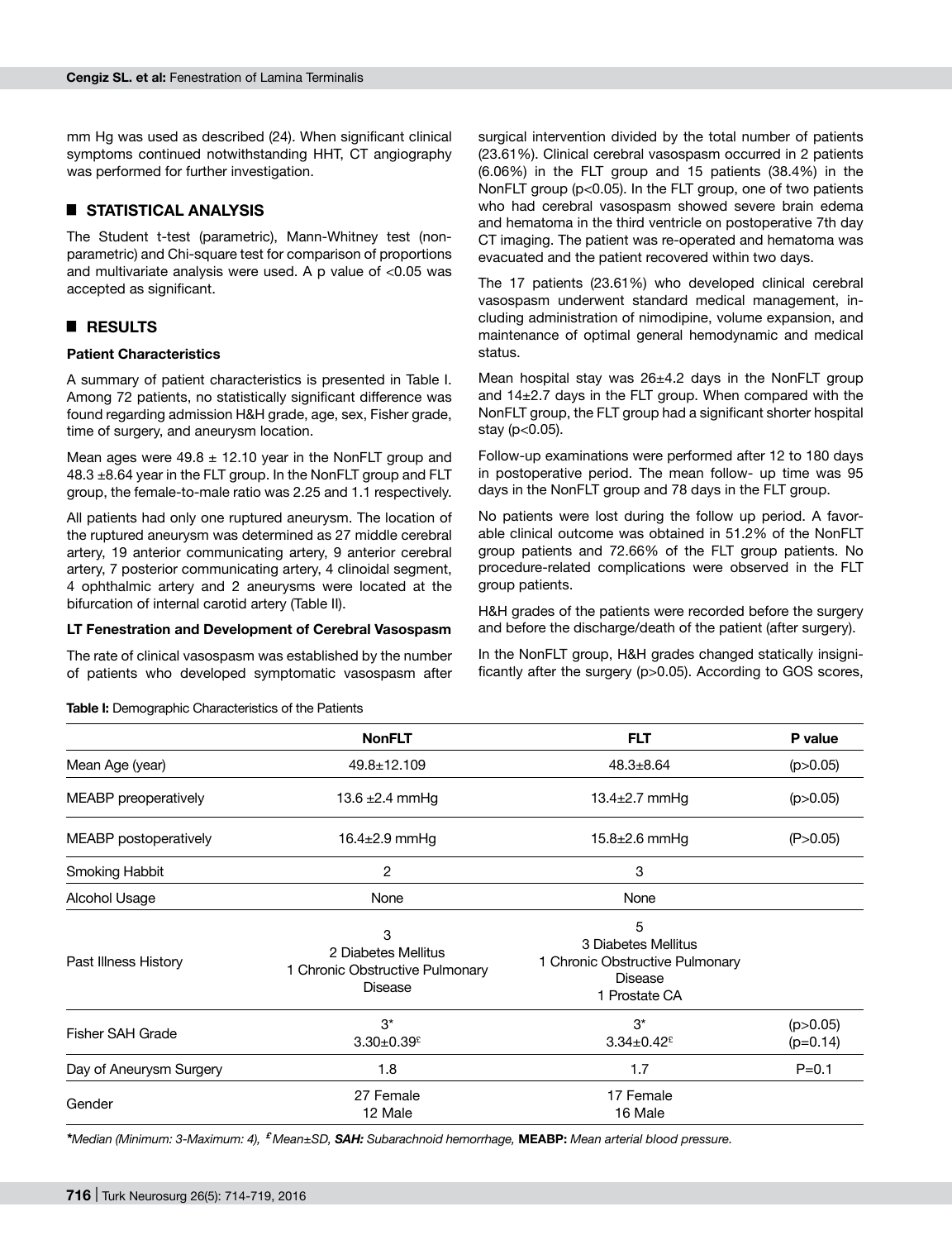#### **Table II:** Localization of the Ruptured Aneurysms in Each Group

| Group     | <b>MCA</b> | <b>AcoA</b> | <b>Clinoidal Seg-</b><br>ment | <b>Ophthalmic</b><br>Segment | <b>ACA</b>               | <b>PcoA</b>              | <b>ICA</b><br>bifurcation |
|-----------|------------|-------------|-------------------------------|------------------------------|--------------------------|--------------------------|---------------------------|
| Non FLT   | 18         | 10          |                               |                              |                          | $\overline{\phantom{0}}$ | -                         |
| FLT group |            |             |                               |                              | $\overline{\phantom{0}}$ |                          |                           |

*MCA: Middle cerebral artery, AcoA: Anterior communicating artery, ACA: Anterior cerebral artery, PcoA: Posterior communicating artery, ICA: Internal carotid artery.*

**Table III:** Overall Results of the Study

|                                | <b>NonFLT</b>                | <b>FLT</b>                    | P value   |
|--------------------------------|------------------------------|-------------------------------|-----------|
| H&H SAH Grade (Before Surgery) | $3^*$                        | $4^*$                         | p > 0.05  |
|                                | $3.10\pm0.64$ <sup>£</sup>   | $3.27 \pm 0.8$ <sup>£</sup>   | p > 0.05  |
| H&H SAH Grade (After Surgery)  | $4.5*$                       | $3^*$                         | $p=0.037$ |
|                                | $3.76 \pm 0.52$ <sup>£</sup> | $3.01 \pm 0.26$ <sup>£</sup>  | p<0.05    |
| <b>GOS</b>                     | $3^*$                        | $4.5*$                        | p<0.05    |
|                                | $3.27 \pm 0.68$ <sup>£</sup> | 4.12 $\pm$ 0.44 $\frac{6}{5}$ | $p=0.033$ |
| Hospital Stay (Day)            | $26 \pm 4.2$ <sup>£</sup>    | $14\pm2.7$ <sup>2</sup>       | p<0.05    |
| Favorable Clinical Outcome     | 51.2%                        | 72.66%                        | p<0.05    |

*\*Median (Minimum:1 - Maximum: 5), £ Mean±SD, H&H SAH Grade: Hunt and Hess SAH grade, GOS: Glasgow outcome score.*

clinical status showed excellent improvement in 16 patients (41.0%), 4 patients showed mild improvement (%10.2), were worse in 11 patients (28.3%) and remained unchanged in 8 (20.5%) patients.

In the FLT group, H&H scores were changed statically significantly after surgery (p=0.008). According to GOS scores, 22 (66.6%) FLT group patients showed excellent improvement, 2 patients in this group (6.06%) showed mild improvement. Clinical status remained unchanged in 9 (27.2%) patients.

Among the Non FLT group patients, 4 patients (10.2%) who developed cerebral vasospasm died within 5-17 days after surgery.

The statistically calculated favorable efficiency values were 51.2% in the NonFLT group versus 72.66 % in the FLT group. The statistical relative efficiency ratio of the study was 4.27 %.

The results of the study are briefly summarized in Table III.

# █ **DISCUSSION**

Vasospasm resulting from aSAH is a complicated multifactorial and multistage process. Although thick subarachnoid blood is the principal precipitating factor, the exact cause of arterial narrowing after aSAH is poorly understood. The arterial narrowing that occurs in cerebral vasospasm is typically a transient or temporary event, naturally lasting from a few days up to 3 weeks (11). Despite the reversible nature of this condition, its occurrence may still be harmful or even fatal. Thus vasospasm remains the major leading factor of fatal course and poor neurological outcome (8,11,15,19). Currently aneurysm clipping is still considered as first line treatment and radical cisternal blood evacuation is a well-recognized policy. In surgical treatment of ruptured aneurysm the radical cleaning of large amounts of cisternal subarachnoid blood and low incidence of symptomatic vasospasm are well described (1,9,22). By meticulous surgical aspiration of blood clots in basal cisterns, many authors have substantially reduced the rates of symptomatic and angiographic vasospasm (7,12,16- 18,20,21,23).

During aneurysm surgery, CSF drainage is essential for avoiding aggressive retraction of the brain and for reducing the intracranial pressure (ICP) (1,7,9,15,22). The main methods for CSF diversion techniques are opening the basal cisterns, fenestration of the LT, external ventricular drainage, and lumbar drainage (12,16-18,20,21).

The idea of creation of an alternate path for the redirection of CSF from the ventricular system into the subarachnoid space was first described by Dandy in 1922 (5,15). The original Dandy technique was modified during the later years, and fenestration of the LT become an adjunctive maneuver for avoiding SAH-related hydrocephalus and vasospasm (13,15). Yasargil also reported LT fenestration as a part of his surgical strategy for ruptured anterior circulation aneurysms (23).

The relationship between LT fenestration and the incidence of shunt dependent hydrocephalus after aSAH was first described by Komotar et al. (14). In their retrospective study, they found the rate of shunt-dependent hydrocephalus in the fenestration cohort as 2.3% versus a shunt rate of 12.6% for all other patients ( $P = 0.011$ ; odds ratio, 0.15). They stated that LT fenestration provided >80% protection from this serious complication (14).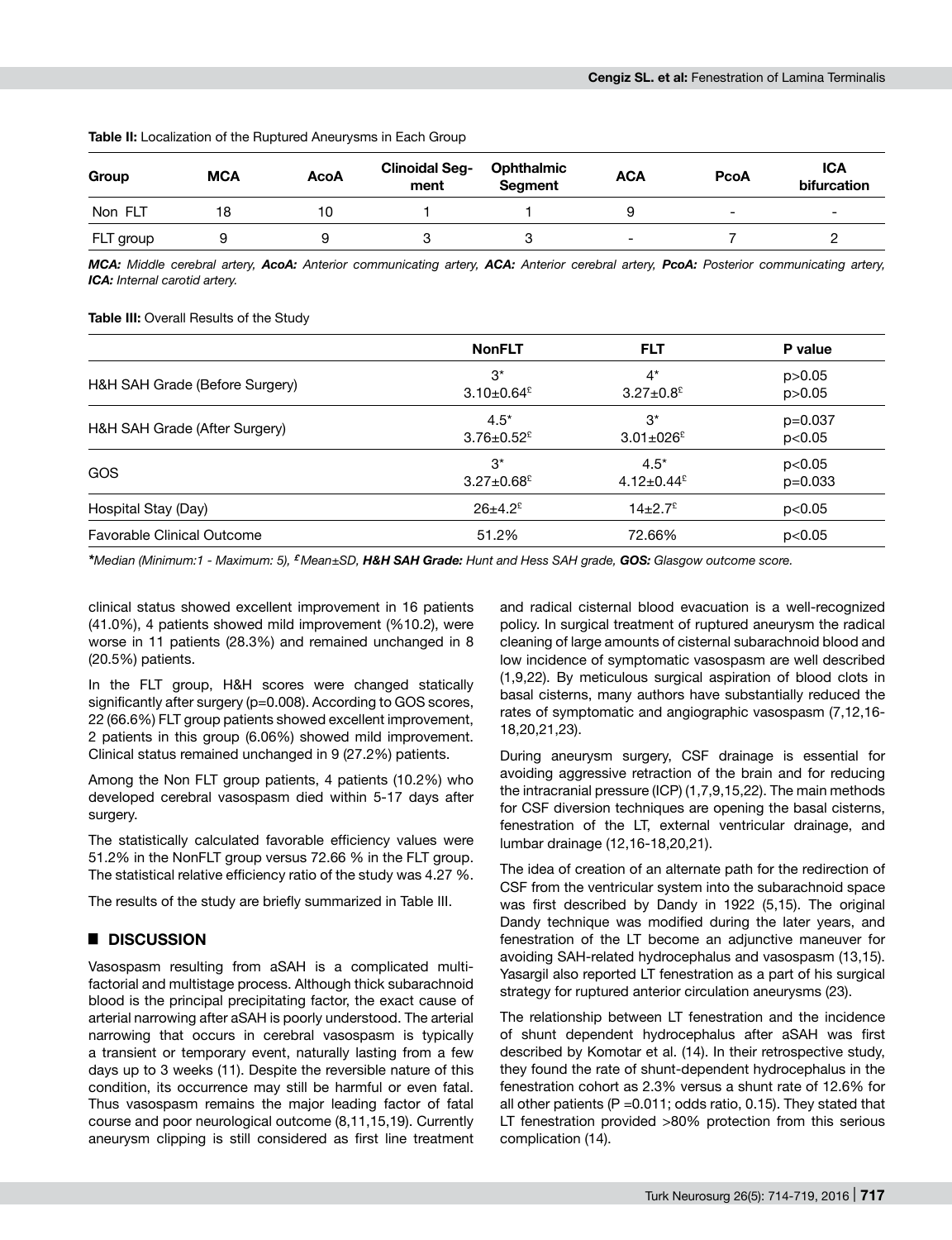Andaluz and Zuccarello (1) investigated the effects of LT fenestration on hydrocephalus, vasospasm, and frontobasal injury in their prospective study on 106 patients with anterior communicating artery aneurysms and Fisher Grade III aSAH. Patients were divided into fenestration or nonfenestration groups based on surgeon preference, with 53 patients in each group. They also reported 70% less shunt-dependent hydrocephalus in patients undergoing fenestration compared with those who did not in accordance with the previous study from Komotar et al. (14). In addition, the incidence of vasospasm was also reduced after fenestration of the LT, in the LT fenestrated group. Overall outcome was noted to improve significantly in those patients undergoing fenestration of the LT (1,14).

It was suggested that, the decrease in the concentration of blood-derived spasmogenic agents in the CSF by LT fenestration could alter the incidence of vasospasm (1,15). The current literature supports our findings with more favorable outcomes by significantly decreased shunting rate and vasospasm incidence by LT fenestration (15).

We suggest that the perforation width of the lamina terminalis is crucial. To avoid risks such as early closure of the fenestration area due to cerebral edema or hematoma, we make an incision at least 1 cm long. By opening this anatomical structure, rapid and effective CSF removal can be achieved and we also protect the frontal lobe from aggressive retraction during surgical dissection of the aneurysm.

Our study also has some limitations. First of all, it includes relatively small sample size and follow-up time. Also we know transcranial Doppler measurements and post-surgery cerebral angiography evaluation would be more satisfactory for comparing the overall results. Post-surgery cerebral angiography to confirm a diagnosis of vasospasm was not performed in all patients, because its clinical utility in patients with vasospasm remains controversial and this procedure has significant complications. It was concluded that the risk/ benefit ratio does not warrant serial angiography evaluation (3). Moreover clinical vasospasm can be detected by a physician on physical examination of a patient, regardless of the angiographic findings.

# █ **CONCLUSION**

According to the results of our study, wide fenestration of lamina terminalis as a cerebrospinal fluid diversion technique may be very beneficial in the surgical treatment of aneurysmal SAH. Further multicenter randomized controlled studies on a large number of patients may be more useful for determining the exact benefits or complications of this surgical strategy.

## █ **REFERENCES**

- 1. Andaluz N, Zuccarello M: Fenestration of the lamina terminalis as a valuable adjunct in aneurysm surgery. Neurosurgery 55:1050-1059,2004
- 2. Barnett H, Stein B, Mohr J, Yatsu F: Stroke; Pathophysiology, diagnosis, and management. Vol: 1. New York: Churchill Livingstone, 1986
- 3. Bruneau M, Rynkowski M, Smida-Rynkowska K, Brotchi J, De Witte O, Lubicz B: Long-term follow-up survey reveals a high yield, up to 30% of patients presenting newly detected aneurysms more than 10 years after ruptured intracranial aneurysms clipping. Neurosurg Rev 34:485-496, 2011
- 4. Claassen J, Bernardini GL, Kreiter K, Bates J, Du YE, Copeland D, Connolly ES, Mayer SA: Effect of cisternal and ventricular blood on risk of delayed cerebral ischemia after subarachnoid hemorrhage: The Fisher scale revisited. Stroke 32:2012-2020, 2001
- 5. Dandy W: An operative procedure for hydrocephalus. Johns Hopkins Hosp Bull 33:189, 1922
- 6. Frontera JA, Fernandez A, Schmidt JM, Claassen J, Wartenberg KE, Badjatia N, Cannolly ES: Defining vasospasm after subarachnoid hemorrhage: What is the most clinically relevant definition? Stroke 40:1963–1968, 2009
- 7. Haque R, Kellner CP, Komotar RJ, Connolly ES, Lavine SD, Solomon RA, Meyers PM: Mechanical treatment of vasospasm. Neurol Res 31:638-643,2009
- 8. Hop JW, Rinkel GJ, Algra A, Van Gijn J: Initial loss of consciousness and risk of delayed cerebral ischemia after aneurysmal subarachnoid hemorrhage. Stroke 30:2268– 2271,1999
- 9. Kaku Y, Yamashita K, Kokuzawa J, Hatsuda N, Andoh T: Treatment of ruptured cerebral aneurysms - clip and coil, not clip versus coil. Acta Neurochir Suppl 107:9-13,2010
- 10. Kim SS, Park DH, Lim DJ, Kang SH, Cho TH, Chung YG: Angiographic features and clinical outcomes of intraarterial nimodipine injection in patients with subarachnoid hemorrhage-induced vasospasm. J Korean Neurosurg Soc 52:172-178, 2012
- 11. Kocaogullar Y, Ilik K, Esen H, Koc O, Guney O: Preventive effects of intraperitoneal selenium on cerebral vasospasm in experimental subarachnoid hemorrhage. J Neurosurg Anesthesiol 22:53-58, 2010
- 12. Kodama N, Matsumoto M, Sasaki T, Konno Y, Sato T: Cisternal irrigation therapy with urokinase and ascorbic acid for prevention of vasospasm. Acta Neurochir Suppl 77:171– 174, 2001
- 13. Komotar RJ, Hahn DK, Kim GH, Khandji J, Mocco J, Mayer SA, Connolly ES Jr: The impact of microsurgical fenestration of the lamina terminalis on shunt-dependent hydrocephalus and vasospasm after aneurysmal subarachnoid hemorrhage. Neurosurgery 62:123-132,2008
- 14. Komotar RJ, Olivi A, Rigamonti D, Tamargo RJ: Microsurgical fenestration of the lamina terminalis reduces the incidence of shunt-dependent hydrocephalus after aneurysmal subarachnoid hemorrhage. Neurosurgery 51:1403–1413, 2002
- 15. Komotar RJ, Zacharia BE, Mocco J, Connoly ES Jr: Controversies in the surgical treatment of ruptured intracranial aneurysms: The First Annual J. Lawrence Pool Memorial Research Symposium controversies in the management of cerebral aneurysms. Neurosurgery 62: 396-407, 2008
- 16. Krayenbühl N, Erdem E, Oinas M, Krisht AF: Symptomatic and silent ischemia associated with microsurgical clipping of intracranial aneurysms: Evaluation with diffusion-weighted MRI. Stroke 40:129-133,2009